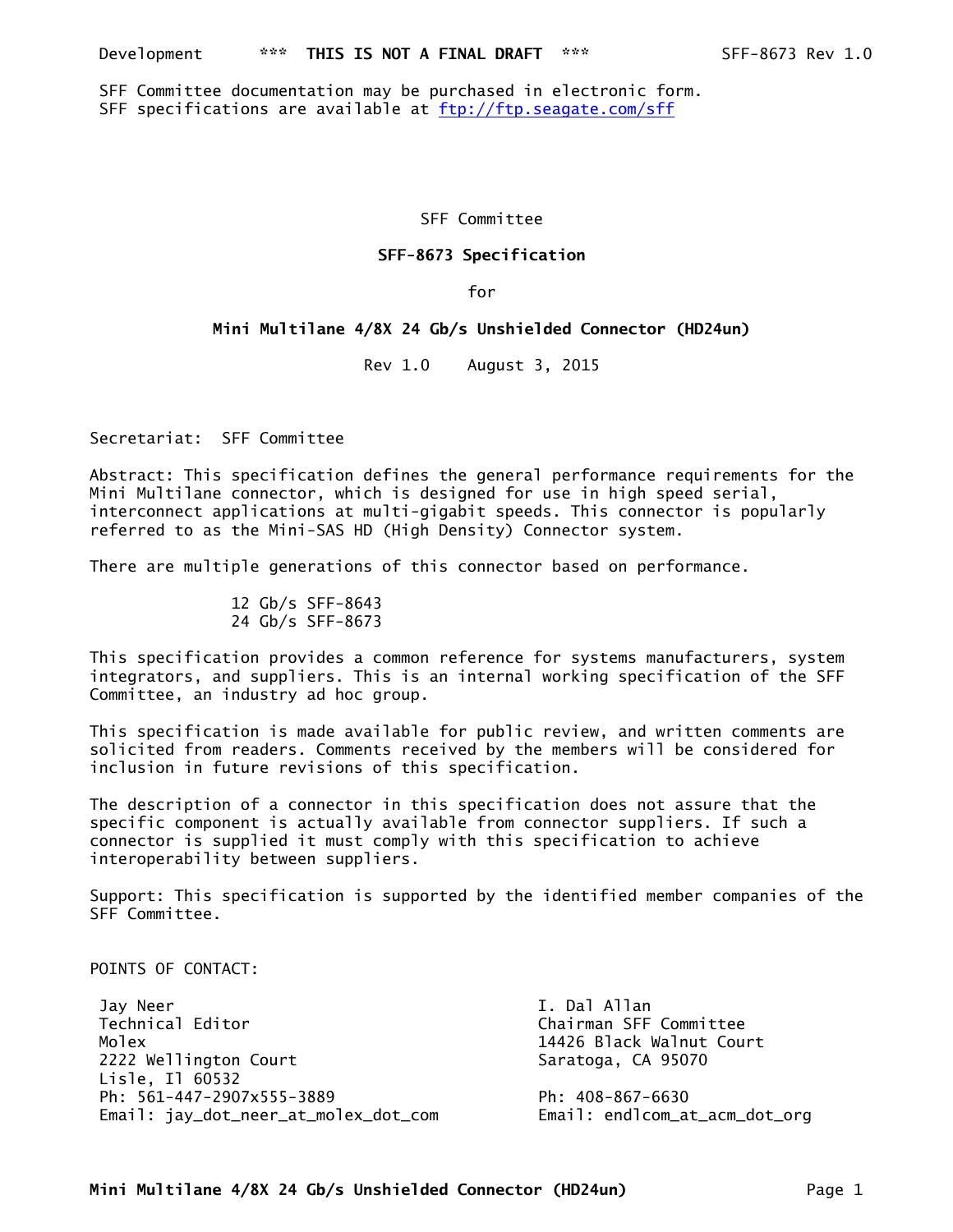#### **EXPRESSION OF SUPPORT BY MANUFACTURERS**

The following member companies of the SFF Committee voted in favor of this industry specification.

tbd

The following member companies of the SFF Committee voted against this industry specification.

tbd

The following member companies of the SFF Committee voted to abstain on this industry specification.

tbd

The user's attention is called to the possibility that implementation to this Specification may require use of an invention covered by patent rights. By distribution of this Specification, no position is taken with respect to the validity of this claim or of any patent rights in connection therewith. Members of the SFF Committee, which advise that a patent exists, are required to provide a statement of willingness to grant a license under these rights on reasonable and non-discriminatory terms and conditions to applicants desiring to obtain such a license.

### **Change History:**

Rev 1.0 August 3, 2015 - First draft based on the content of SFF-8643.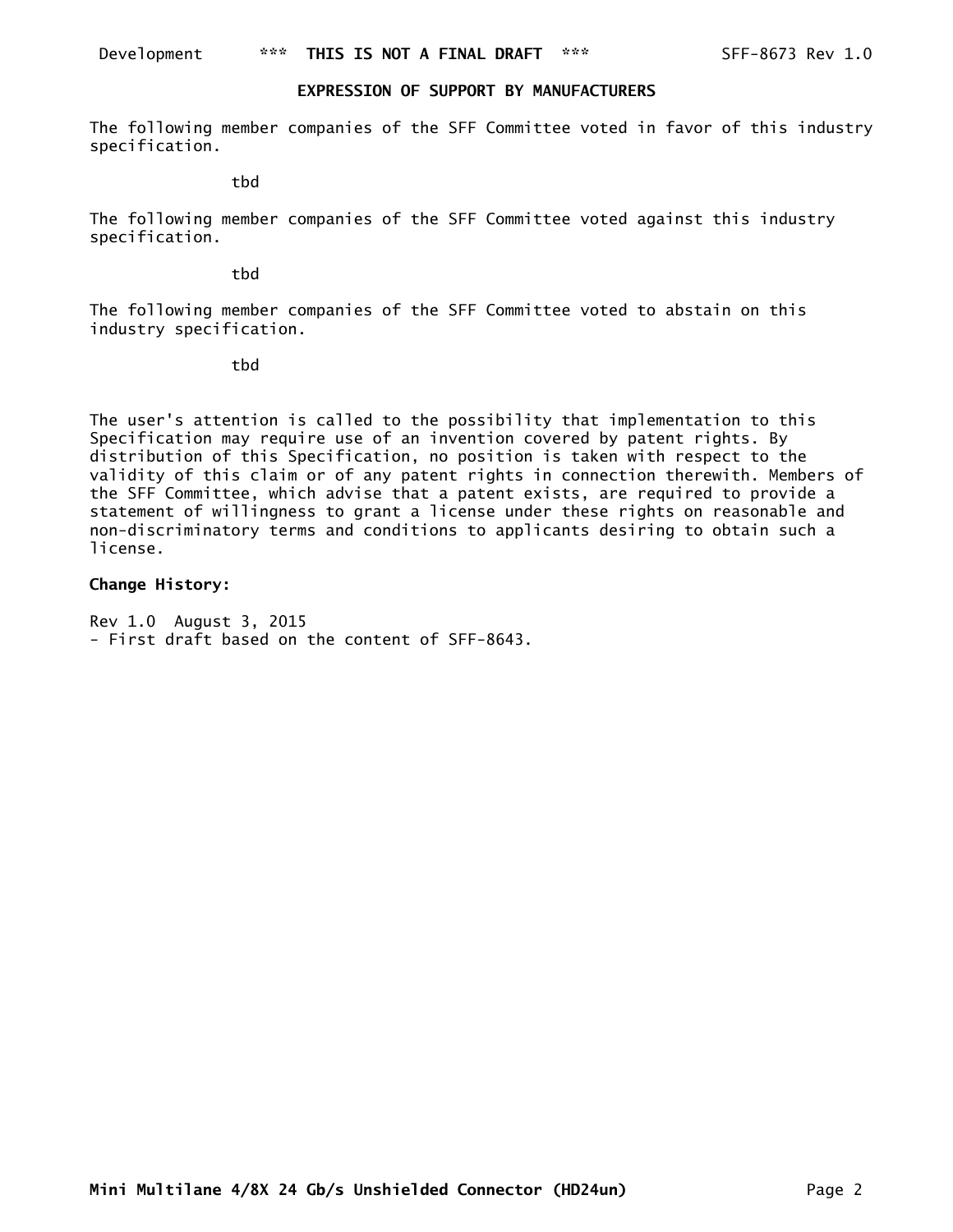#### **Foreword**

The development work on this specification was done by the SFF Committee, an industry group. The membership of the committee since its formation in August 1990 has included a mix of companies which are leaders across the industry.

When 2 1/2" diameter disk drives were introduced, there was no commonality on external dimensions e.g. physical size, mounting locations, connector type, and connector location, between vendors.

The first use of these disk drives was in specific applications such as laptop portable computers and system integrators worked individually with vendors to develop the packaging. The result was wide diversity, and incompatibility.

The problems faced by integrators, device suppliers, and component suppliers led to the formation of the SFF Committee as an industry ad hoc group to address the marketing and engineering considerations of the emerging new technology.

During the development of the form factor definitions, other activities were suggested because participants in the SFF Committee faced more problems than the physical form factors of disk drives. In November 1992, the charter was expanded to address any issues of general interest and concern to the storage industry. The SFF Committee became a forum for resolving industry issues that are either not addressed by the standards process or need an immediate solution.

Those companies which have agreed to support a specification are identified in the first pages of each SFF Specification. Industry consensus is not an essential requirement to publish an SFF Specification because it is recognized that in an emerging product area, there is room for more than one approach. By making the documentation on competing proposals available, an integrator can examine the alternatives available and select the product that is felt to be most suitable.

SFF Committee meetings are held during T10 weeks (see www.t10.org), and Specific Subject Working Groups are held at the convenience of the participants. Material presented at SFF Committee meetings becomes public domain, and there are no restrictions on the open mailing of material presented at committee meetings.

Most of the specifications developed by the SFF Committee have either been incorporated into standards or adopted as standards by EIA (Electronic Industries Association), ANSI (American National Standards Institute) and IEC (International Electrotechnical Commission).

If you are interested in participating or wish to follow the activities of the SFF Committee, the signup for membership and/or documentation can be found at: http://www.sffcommittee.com/ie/join.html

The complete list of SFF Specifications which have been completed or are currently being worked on by the SFF Committee can be found at: ftp://ftp.seagate.com/sff/SFF-8000.TXT

If you wish to know more about the SFF Committee, the principles which guide the activities can be found at: ftp://ftp.seagate.com/sff/SFF-8032.TXT

Suggestions for improvement of this specification will be welcome. They should be sent to the SFF Committee, 14426 Black Walnut Ct, Saratoga, CA 95070.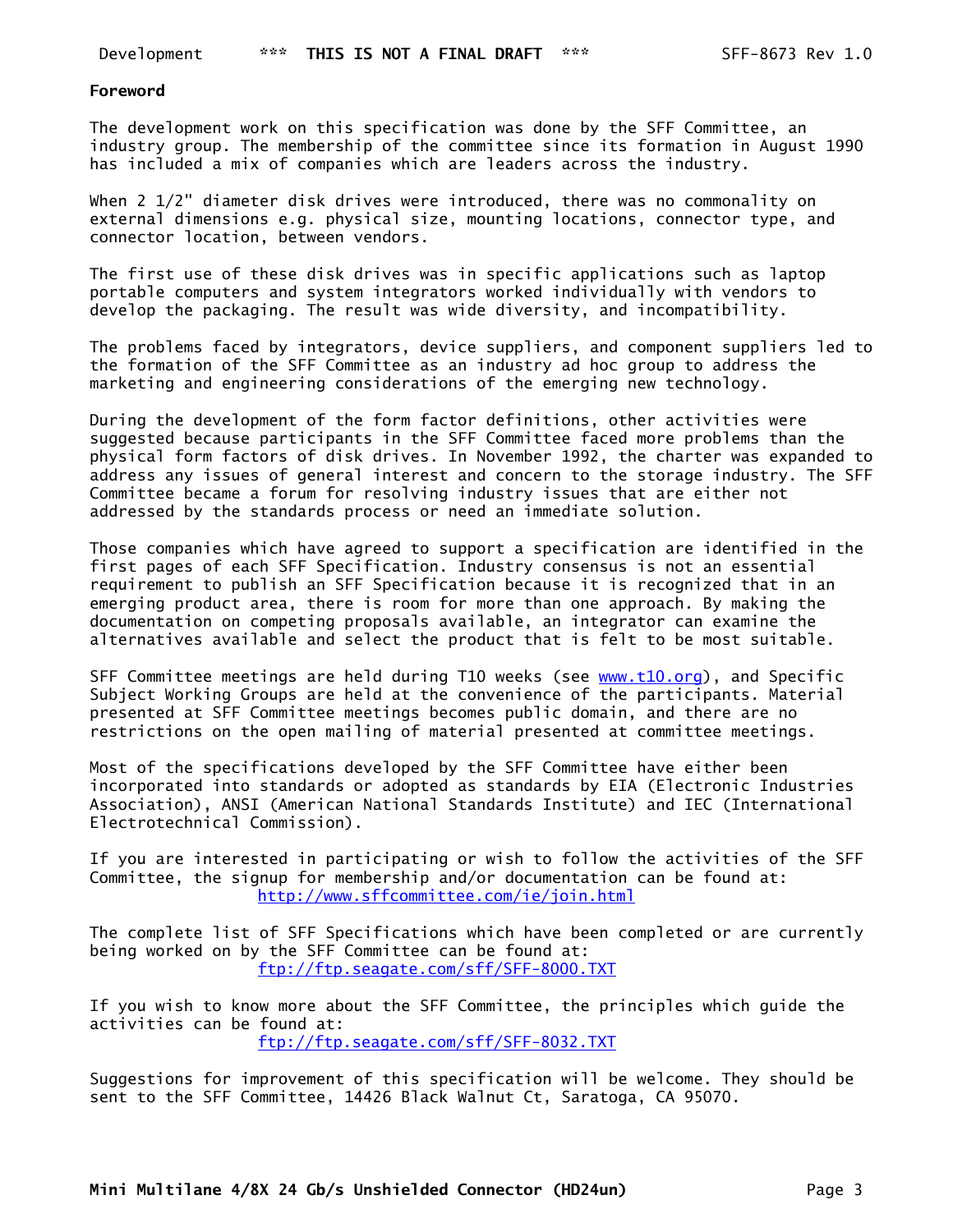### **TABLE OF CONTENTS**

| $\mathbf{1}$                                                                                     | Scope<br>1.1             | Application Specific Criteria                                              |   |  |
|--------------------------------------------------------------------------------------------------|--------------------------|----------------------------------------------------------------------------|---|--|
| $2^{\circ}$                                                                                      | References<br>2.1<br>2.2 | Industry Documents<br>SFF Specifications<br>2.3 Sources<br>2.4 Conventions |   |  |
| 3                                                                                                | Description              |                                                                            |   |  |
| Overview of Referenced Specifications<br>4<br>Application Requirements<br>4.1<br>SFF-8613<br>4.2 |                          |                                                                            |   |  |
|                                                                                                  |                          | <b>FIGURES</b>                                                             |   |  |
|                                                                                                  |                          | Figure 3-1 Documentation to Implement a 24 Gb/s Connector                  | 6 |  |

Figure 4-1 General View of Configurations 7

### **TABLES**

Table 4-1 Configurations 7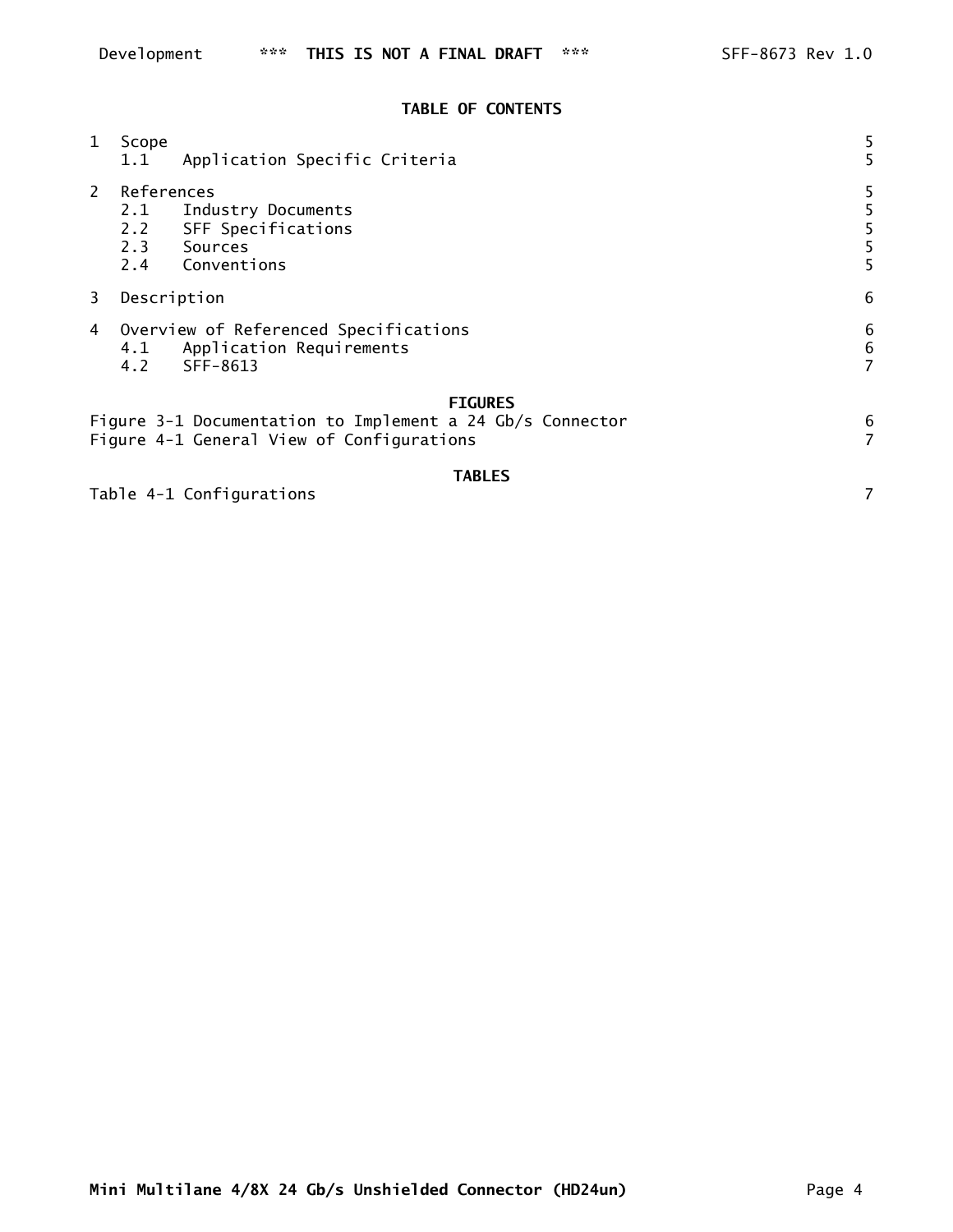### **1 Scope**

This specification defines the performance requirements of Mini Multilane unshielded connector.

## **1.1 Application Specific Criteria**

This connector is capable of meeting the interface requirements for the high density internal I/O requirements of T10 SAS-3.

### **2 References**

#### **2.1 Industry Documents**

The following interface standards and specifications are relevant to this Specification.

- INCITS 519 SAS-3 (Serial Attached SCSI 3)
- INCITS 534 SAS-4 (Serial Attached SCSI 4)
- SFF-8410 High Speed Serial Testing for Copper Links
- SFF-8613 Mini Multilane 8/4X Unshielded Connector
- SFF-8614 Mini Multilane 8/4X Shielded Connector
- SFF-8643 Mini Multilane 12 Gb/s 8/4X Unshielded Connector
- SFF-8644 Mini Multilane 12 Gb/s 8/4X Shielded Connector
- SFF-8674 Mini Multilane 24 Gb/s 8/4X Shielded Connector

### **2.2 SFF Specifications**

There are several projects active within the SFF Committee. The complete list of specifications which have been completed or are still being worked on are listed in the specification at ftp://ftp.seagate.com/sff/SFF-8000.TXT

#### **2.3 Sources**

Those who join the SFF Committee as an Observer or Member receive electronic copies of the minutes and SFF specifications (http://www.sffcommittee.com/ie/join.html).

Copies of ANSI standards may be purchased from the Inter-National Committee for Information Technology Standards (http://tinyurl.com/c4psg).

Copies of SFF, ASC T10 (SCSI), T11 (Fibre Channel) and T13 (ATA/SATA) standards and standards still in development are available on the HPE version of CD\_Access (http://tinyurl.com/85fts).

### **2.4 Conventions**

The dimensioning conventions are described in ANSI-Y14.5M, Geometric Dimensioning and Tolerancing. All dimensions are in millimeters.

The ISO convention of numbering is used i.e., the thousands and higher multiples are separated by a space and a period is used as the decimal point. This is equivalent to the English/American convention of a comma and a period.

| American    | French      | <b>ISO</b>  |
|-------------|-------------|-------------|
| 0.6         | 0.6         | 0.6         |
| 1.000       | 1 000       | 1 000       |
| 1,323,462.9 | 1 323 462,9 | 1 323 462.9 |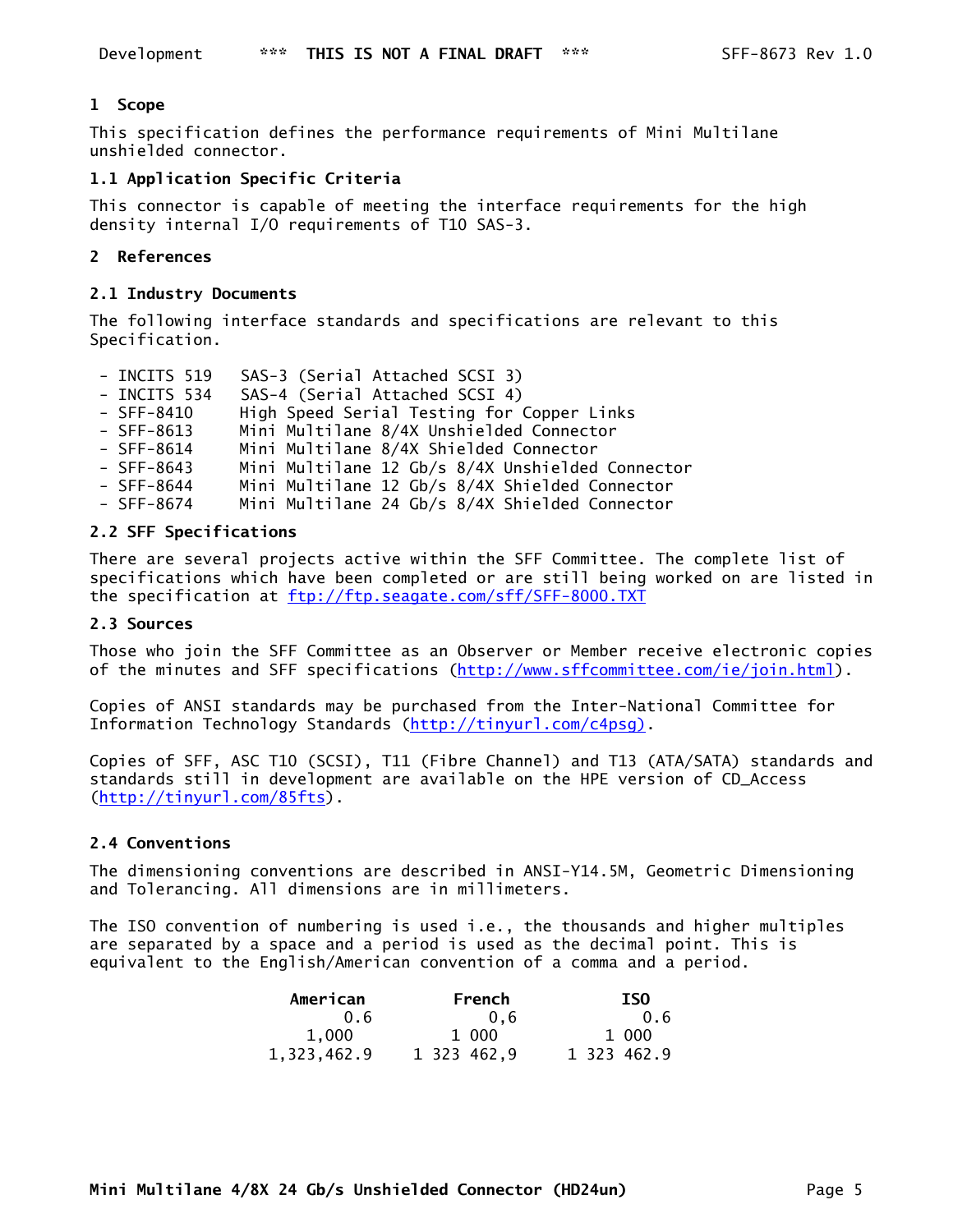### **3 Description**

This specification identifies the documentation required to implement a 24 Gb/s unshielded connector suitable to the using applications, as illustrated in the following pictorial representation.



**FIGURE 3-1 DOCUMENTATION TO IMPLEMENT A 24 GB/S CONNECTOR** 

### **4 Overview of Referenced Specifications**

## **4.1 Application Requirements**

The electrical and EMI considerations for the use of this connector are specified by the using standards listed in Section 1.1.

This connector system is based upon vertical and right angle receptacle (fixed) connectors and (free) mating plugs. The host board footprint mounting holes contain the critical dimensions for locating the receptacles to the host board. The integral receptacle guide shell functions as the guide and strain relief for the free (plug) connector interface and also provides the latching points for the plug connector. This connector system provides positive retention along with ease of insertion and removal.